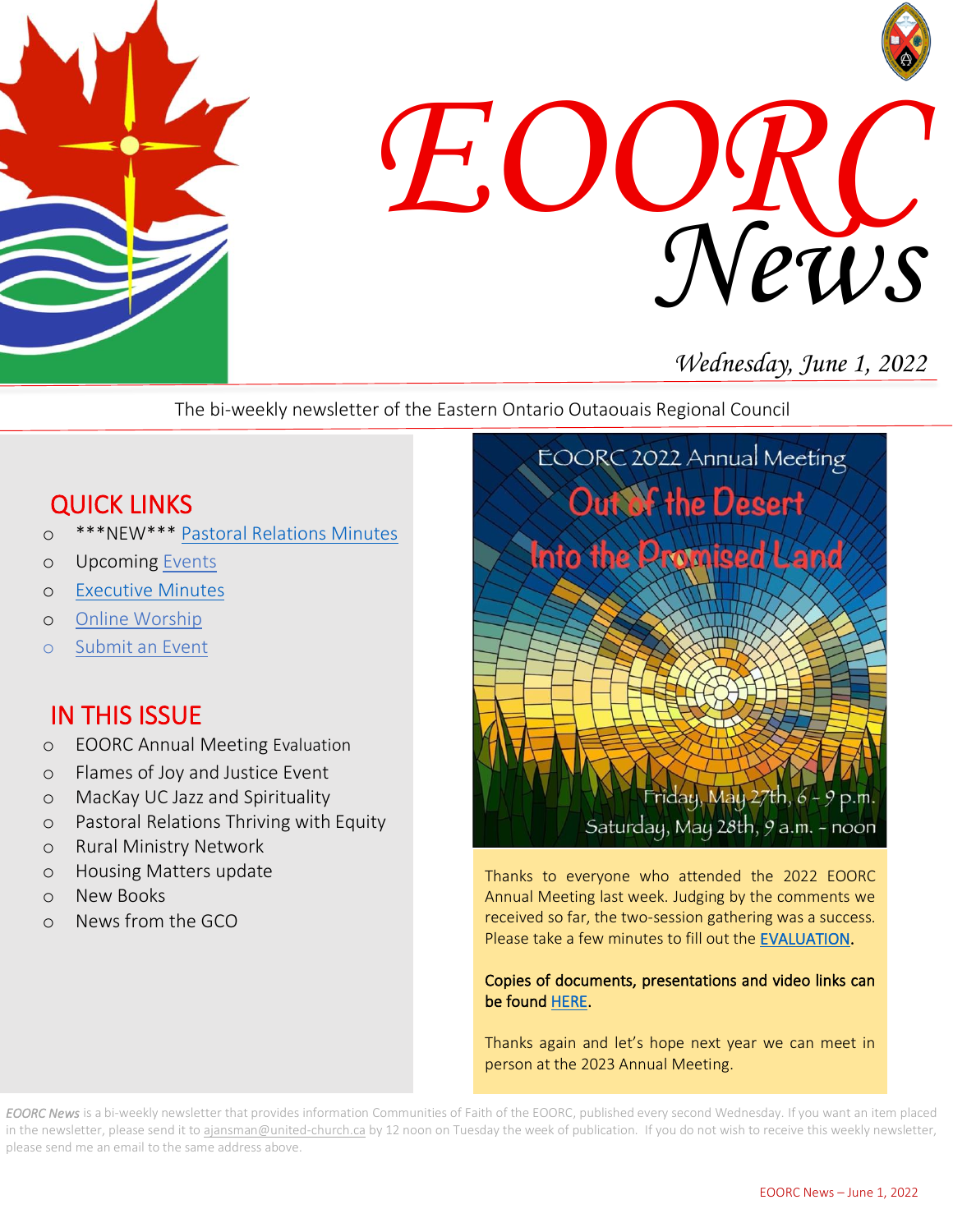

# **FLAMES OF JOY AND JUSTICE:**

**A Celebration of the United Church's Commitment to be** an Anti-Racist Church and Community.

Date: Saturday, June 4, 2022 Time: 9:30 am to 12 noon **Location: An Online Event via Zoom** 

#### More Information and Register [HERE](https://ecorcuccan.ca/event/flames-of-joy-and-justice/)

Guest Speaker: Dr. Brian Carwana **Director Encounter World Religions Centre Guelph ON** 



#### **Sponsored by:**

**The East Central Ontario Regional Council's** Anti-Racism, Interfaith and Intercultural Forum in partnership with the Indigenous Justice and Respectful Relationships Forum.



#### **Jazz and Spirituality Workshop Music, Improvisation, and Life**

#### The Tom Reynolds Trio with Peter Woods



| <b>MacKay United Church</b>            |            |
|----------------------------------------|------------|
| 39 Dufferin Rd (corner of MacKay St)   | More Infor |
| Tues, June $14^{th}$ 3:00 pm - 4:30 pm |            |
| Free Will Offering                     |            |
|                                        |            |

About the Jazz Workshop: The Tom Reynolds Trio regularly performs at St Andrew's United Church in Toronto and have been featured guests in many other venues. They will perform several pieces during this workshop and will lead discussion on how jazz and spirituality can be linked to provide a spiritually meaningful experience and a life that exudes spiritual vitality. Please join us for this rare opportunity to experience great jazz music that is spiritually uplifting! For more info on this trio visit their webpage at : tomreynoldstrio.com

For Workshop details see mackayunited.ca or call the MacKay Office 613-749-8727

# **Pastoral Relationships**

thriving with Equit Ways to [participate:](https://can01.safelinks.protection.outlook.com/?url=https%3A%2F%2Fuccequity22.wixsite.com%2Fequity22%2Fways-to-participate&data=05%7C01%7CAJansman%40united-church.ca%7Cae960f7f04cb46dafc4a08da3db3275d%7Ccf18b5a826784011931215f0f7157574%7C0%7C0%7C637890137941262054%7CUnknown%7CTWFpbGZsb3d8eyJWIjoiMC4wLjAwMDAiLCJQIjoiV2luMzIiLCJBTiI6Ik1haWwiLCJXVCI6Mn0%3D%7C1000%7C%7C%7C&sdata=%2Fuq16cDQ16vR5MPiqPfb52mf9OmWe6buPdiG0Sb2%2Fgo%3D&reserved=0)

# Research Project

 $\overline{a}$  seeking? Or, are you a member of M&P, Board or Elders of a Community of Faith which is in a Pastoral Relationship with someone who identifies as Equity-seeking? The Pastoral Relatio<br>with Equity Research Project wants to hear from you. Pastoral Relationships Thriving with Equity Research Project Are you **Ministry Personnel** who identifies as: Indigenous, racialized, Deaf, speak English as an additional language, Francophone, disabled, Two-Spirit, LGBTQIA+, non-binary or female, in other words Equitywho identifies as Equity-seeking? The Pastoral Relationships Thriving

What are your experiences in the pastoral relationship?

- • Online survey on your own time, at your own pace, private and confidential
- Online focus groups sign up for a set time with others with whom you might identify in some way or arrange something for your group
- One-on-one interviews for Equity-seeking Ministry Personnel

Participate and find information by following this [link.](https://uccequity22.wixsite.com/equity22)

*EOORC News* is a bi-weekly newsletter that provides information Communities of Faith of the EOORC, published every second Wednesday. If you want an item placed in the newsletter, please send it to [ajansman@united-church.ca](mailto:ajansman@united-church.ca) by 12 noon on Tuesday the week of publication. If you do not wish to receive this weekly newsletter, please send me an email to the same address above.

mation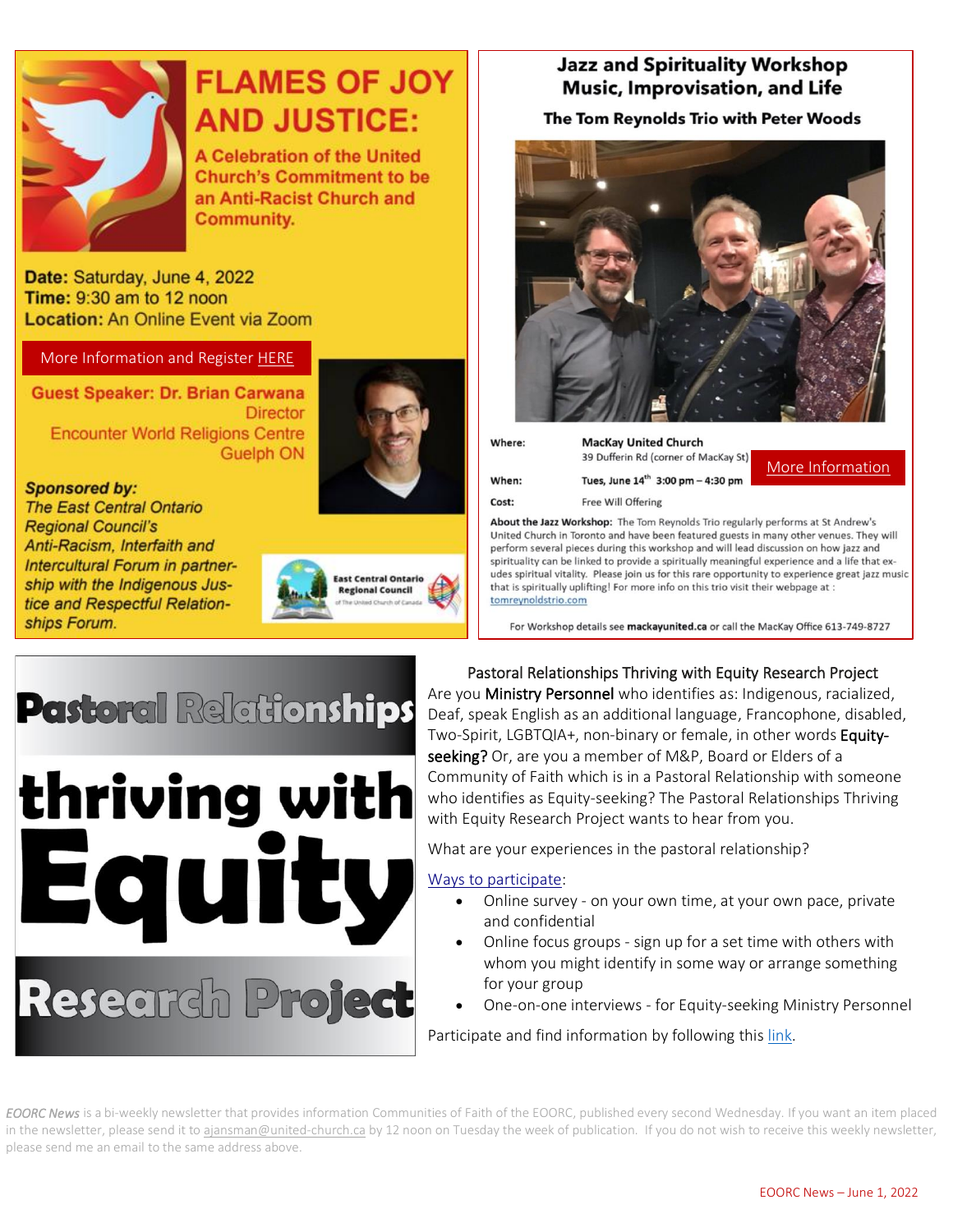



### Housing Matters conversations continue…

 $\overline{a}$ 

 On May 18, a Zoom session was attended by 25 interested people. Cathy Ashby, Executive Director of the House of Lazarus, J presented, *A Rural Housing Crisis … Really?*

 Over the past two years, the housing crisis has become a focal point at the House of Lazarus as people come through their doors with no place to live.

Attendees gained insight into the housing crisis in rural Eastern Ontario. During her presentation, Cathy explored the scope of<br>the housing crisis, how the pandomic has impacted housing, hidden homelessness in the rural ar and projects. She highlighted the numerous projects run by the House of Lazarus, several new ones which help to address the housing issue including their Places for People Dundas County project. the housing crisis, how the pandemic has impacted housing, hidden homelessness in the rural areas, community resources,

 House of Lazarus, with support from the United Church of Canada's Mission and Service, is a non-profit organization that works clothing, household goods, furniture and housing supports to those in need. The Linking Hands program is a voice for people with the community to ensure that people have the basics of life. Their food bank and many outreach programs offer food, living in poverty. For more information visit their [website.](https://hol.community/)

 We will be posting Cathy's presentation shortly. Links to additional information on the EOORC website including the Housing i. Matters network link will also be available.

 with questions and answers, and November, a panel discussion with churches' lived experience in repurposing their building. If you would like to receive info from Housing Matters, send an email to <u>eoorchousingmatters@gmail.ca</u> and we will add you  $\overline{a}$ Our next conversations are targeted for October, to present information from United Property Resource Corp./Kindred Works to our email list.

## New Books



#### *Ten Roads: Stories of Paths Taken*  by Robert John Christy

On the day we are born, we start a journey<br>along a road Lour life, Like many roads, as arong a real meaning them many really to all know, it's condition will vary over time…smooth sailing with sunshine and along a road…our life. Like many roads, as calm breezes; potholes; washouts; steep climbs; and, hopefully, through wonderful scenic landscapes.

[Order Information](https://burnstownpublishing.com/product/ten-roads-stories-of-paths-taken/?v=3e8d115eb4b3)



winner of the inaugural bon Gutteringe Poetry Award<br>The book of poetry gives the reader an opportunity to reflect and contemplate on the wonders of life. Contact: Wendy Jean MacLean:<br><u>[wendymac55@hotmail.com](mailto:wendymac55@hotmail.com)</u> or 613 340 4973 *On Small Wings*  by Wendy Jean MacLean Winner of the Inaugural Don Gutteridge Poetry Award Contact: Wendy Jean MacLean: [Order Information](http://www.wetinkbooks.com/publication/on-small-wings/)

*EOORC News* is a bi-weekly newsletter that provides information Communities of Faith of the EOORC, published every second Wednesday. If you want an item placed in the newsletter, please send it to [ajansman@united-church.ca](mailto:ajansman@united-church.ca) by 12 noon on Tuesday the week of publication. If you do not wish to receive this weekly newsletter, please send me an email to the same address above.